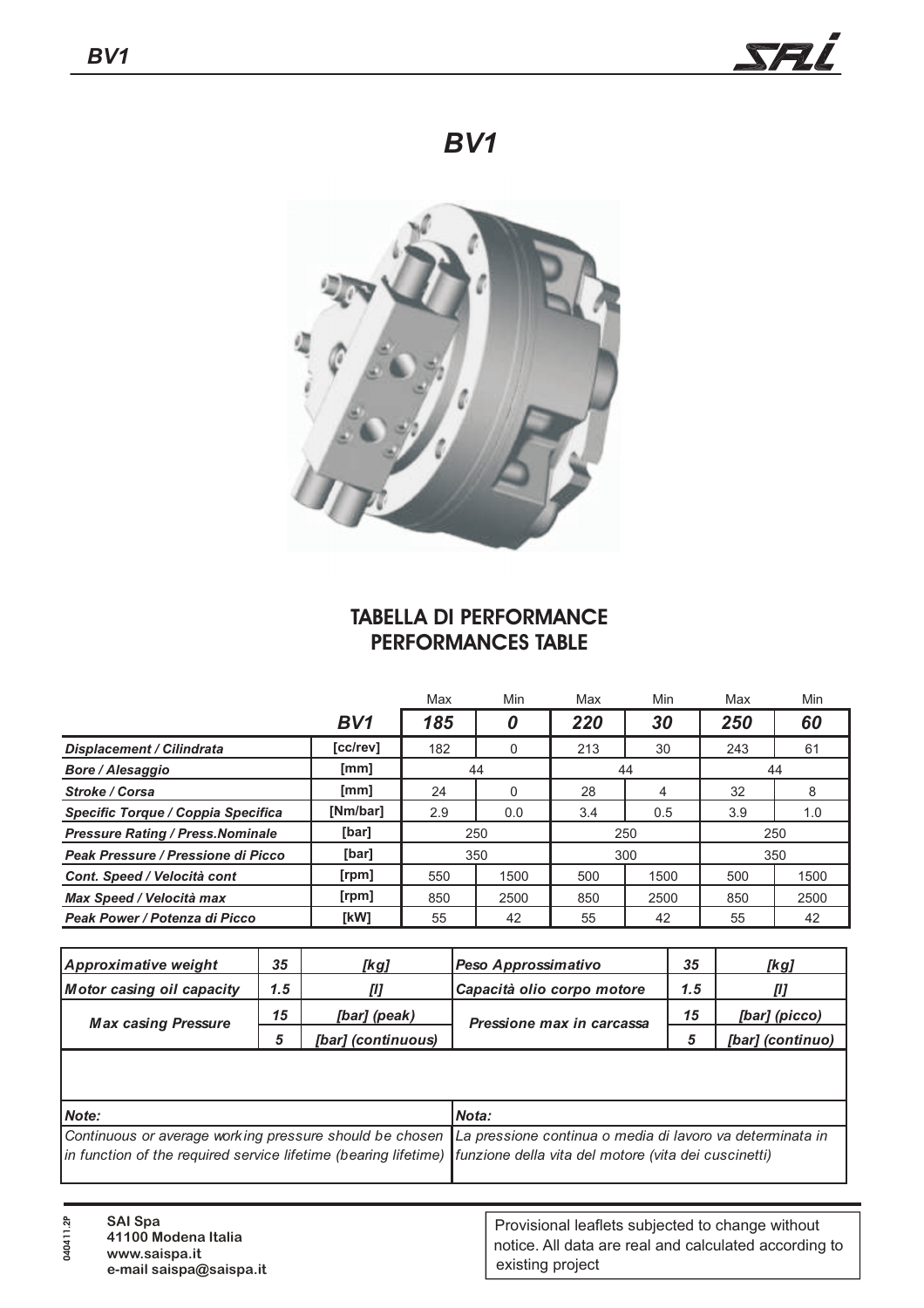

**DIMENSIONI D'INGOMBRO DIMENSIONAL DRAWING**



## **CALETTATURE SPLINE DATA**

.